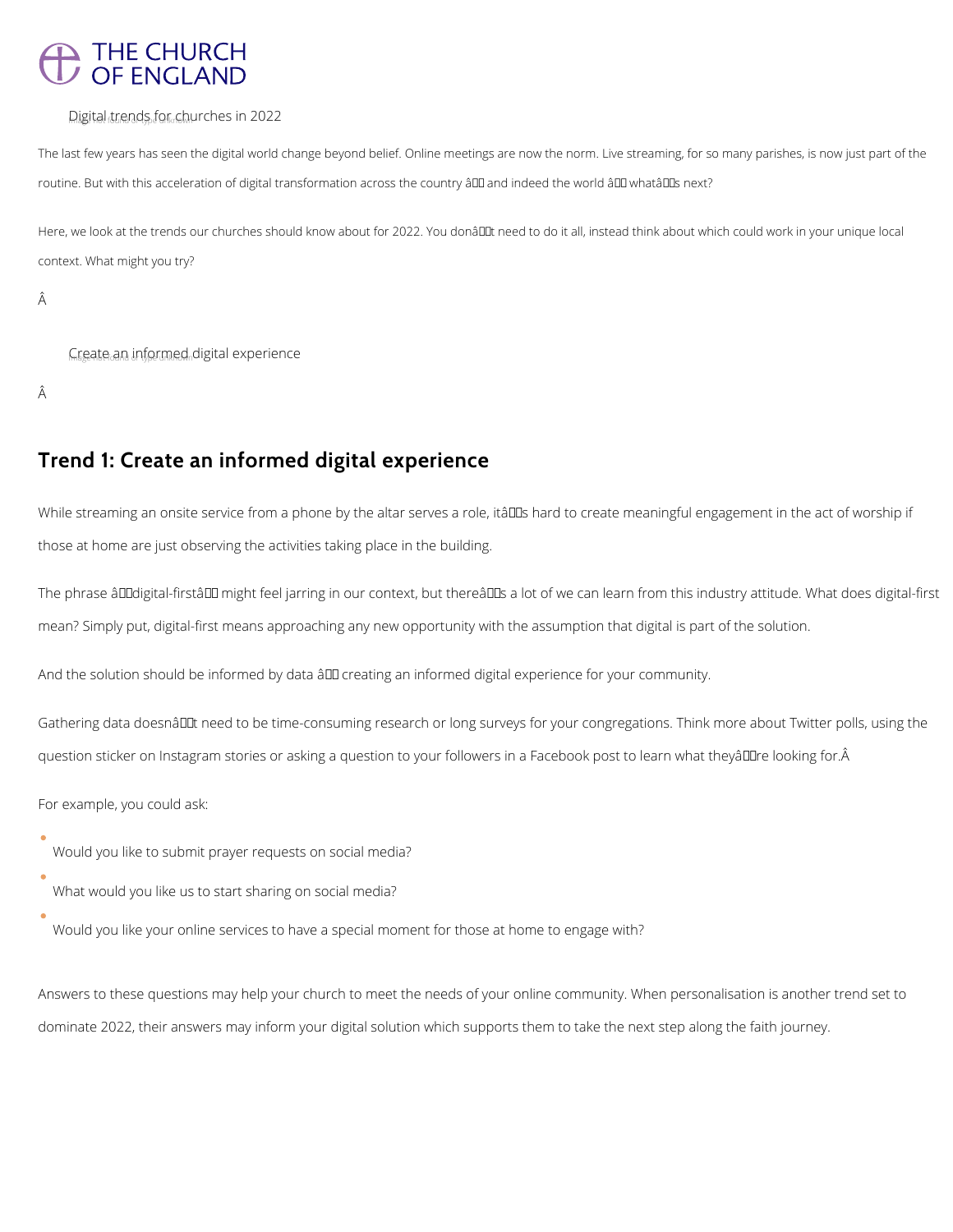Whether thata<sup>II</sup>s continuing with Zoom small groups to make it easier for those with hectic schedules to attend, or sharing the audio of this weekâlls sermon as a podcast for people to re-listen to on the go, itâlls important you donâllat second guess what will help â lask.

Â

How can you make the digital experience better?

WeâDDre now used to fantastic digital experiences across the board. Where once we might compare experiences from one retailer to another, we now compare a shopping experience to any other online experience. Our expectations have increased dramatically.

#### This isnâ€<sup>™</sup>t something to be intimidated by.

Image not found or type unknown

Â

## **Trend 2: How can you make the digital experience better?**

Instead, what can you learn from the digital experiences you have every day and apply that to your church?

Get the most out of digital technologies so that your time and effort of your leaders and volunteers can be spend on your people, not your

processes. Thatâlles the trend. Itâlles as simple as that.

It also means a more seamless digital experience â III or just, experience â III for those engaging with you.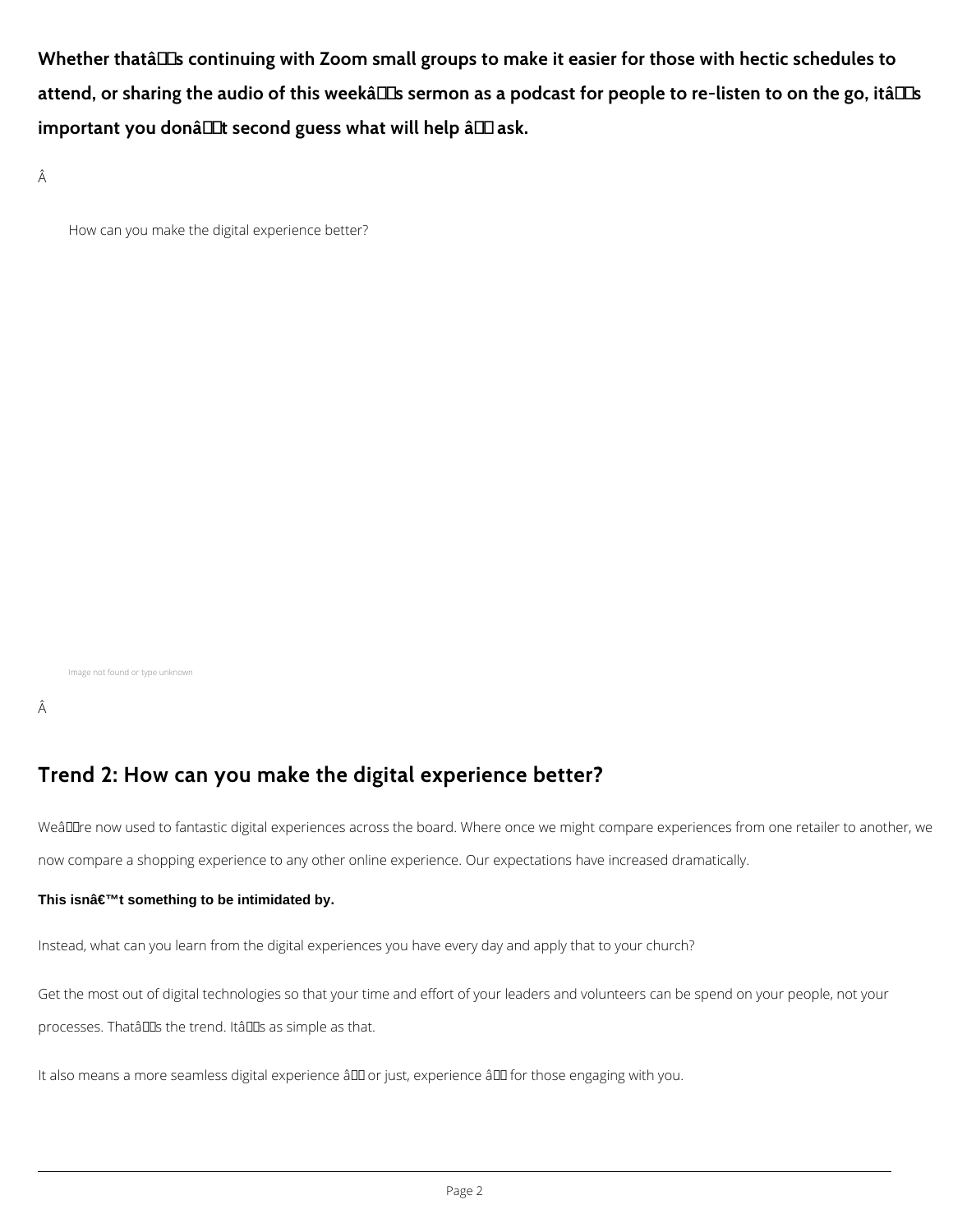We're thinking about what we're rolling out nationally to help with the local digital ex

Systems li<u>ke feh Fevents</u> **Diacy**, syn <u>ACG htuorch NearY</u>oum oecam s couples interested in getting married at your church only have a ten at your church on a vour church only have a ten at your church only have a ten at one form to fill in to register interest, and you have all the information to hand to advise the

For you, it may be setting up an online Gdiorea alion to the instruisting and QR codes so that regular attendent your building can Ngait ien alh Givingh Team een that churches who set up online giving see an incr

Look ahead - are there systems you can get in place now that will proof' what you're offering?

Â

Consider which social media platforms to use

## Trend 3: Consider which social media platforms to use

It can feel hard to keep up with the new platforms. You might see other churches using netwo

overwhelming thinking your church should have a presence on them all.

But you shouldn't.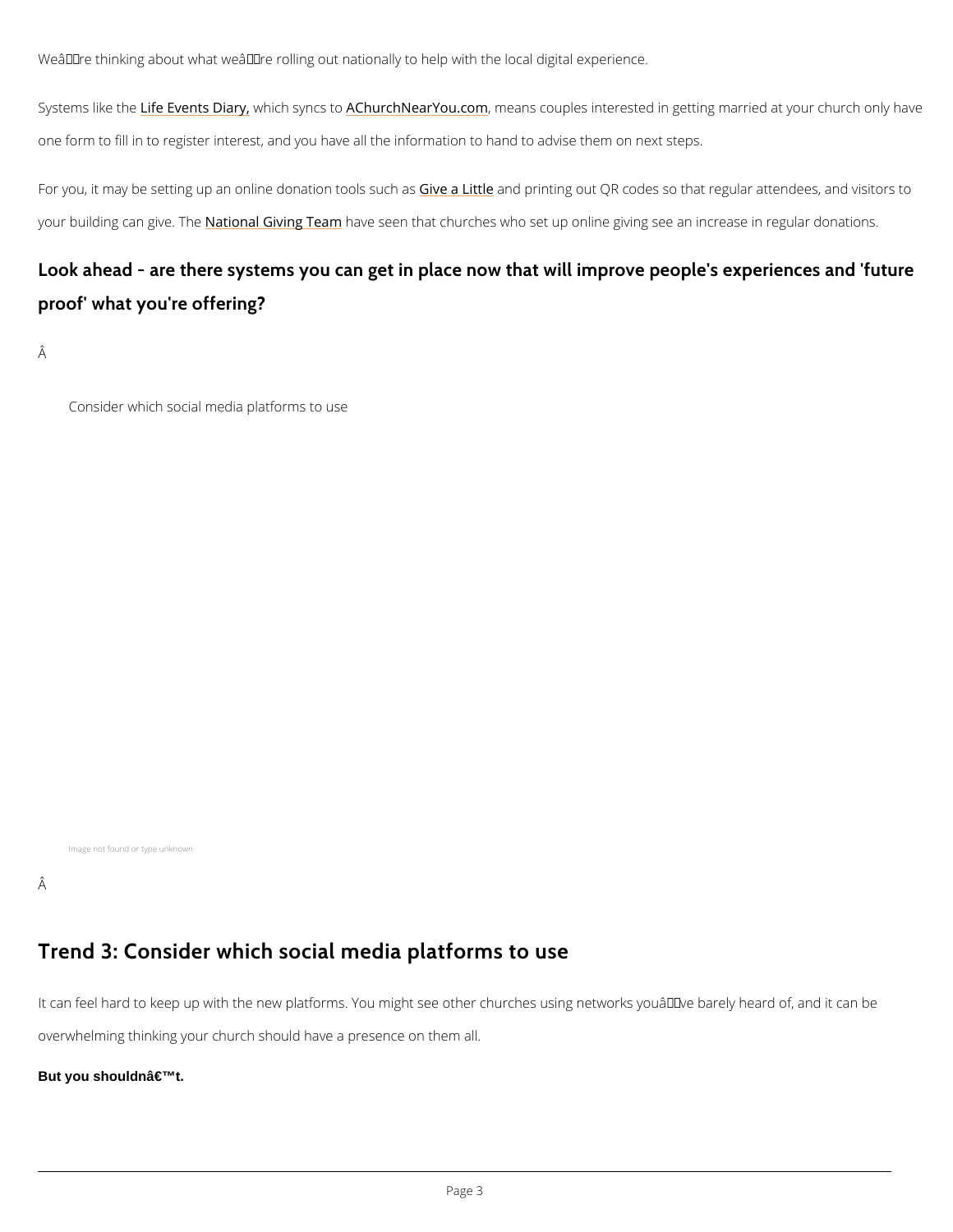During the pandemic, we unsurprisingly saw the number of people using social media explode with 520 million new users joining in the year to July 2021. That's more than 16 new user

But who a  $\epsilon$ <sup>TM</sup>s using what is the question - a question to ask your existing worshipping community and to welcome in.

Instagram and TikTok are typically used by teenagers and young adults. Is this a group you have in your focus on the places your community  $\hat{a} \in \hat{a}$  and their friends who you $\hat{a} \in \hat{a}$  and  $\hat{a}$ 

You may find your church is already using the right platform for your community, such as Face platform more strategically, rather than starting *fame the inkg group fa*oru exammple cated way to me community - Â join in with existsining rioycoaul rgorowunps or

Remember to sign Daigittcalous abs newsletter tout how to be using platforms to grow your worshipping

Â

Â

Time to upgrade your design

Image not found or type unknown

## Trend 4: Time to upgrade your design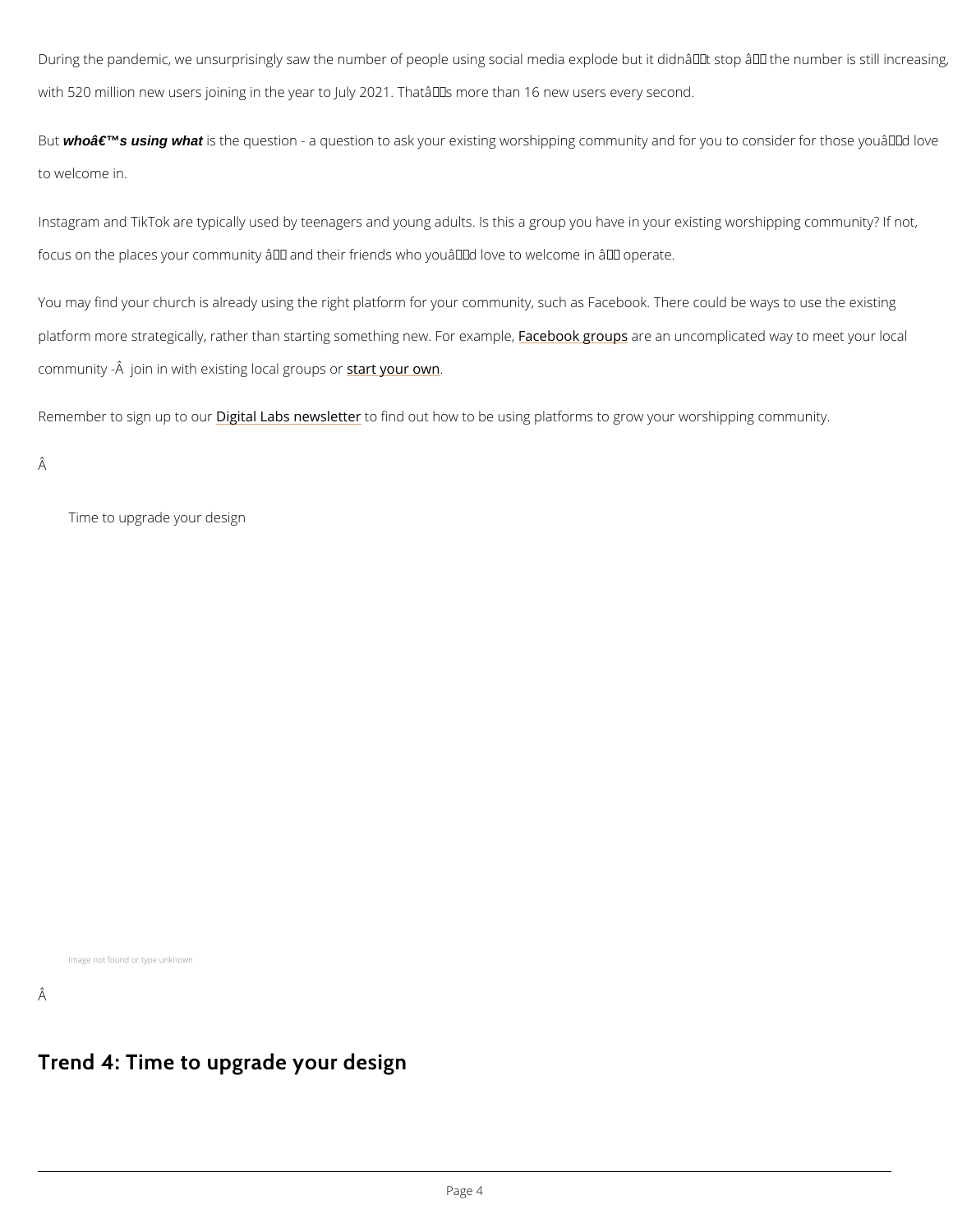It's long been said that first impressions are important. Visuals and graphic design can e things we buy and places we go.

It might feel as though you need to get an expensive agency to help or use pricey tools online But we can start looking at this simply.

Think about the messages your branding gives:

Are the images you use are using inclusive? Could someone in your local area see themselves in the photos you're using clear? Are the colours you've chosen helping or hindering someone to re

How you can stand out? A You want your post to be recognisable as people scroll through the thousan Think about a bold background with contrasting text. This **Bisoohelrp snometer prossibe fraccessibilit**y

Be consistent. Think about regular content you can produce with your branding. Perhaps a quote f bible verse on your chosen background every week. Help your audience to get to know your c branding.

Want to try the above? Â There are many online tools to help you create beautiful designs described get started wFiitrhd  $\hat{A}$ our more here and try it for free

Â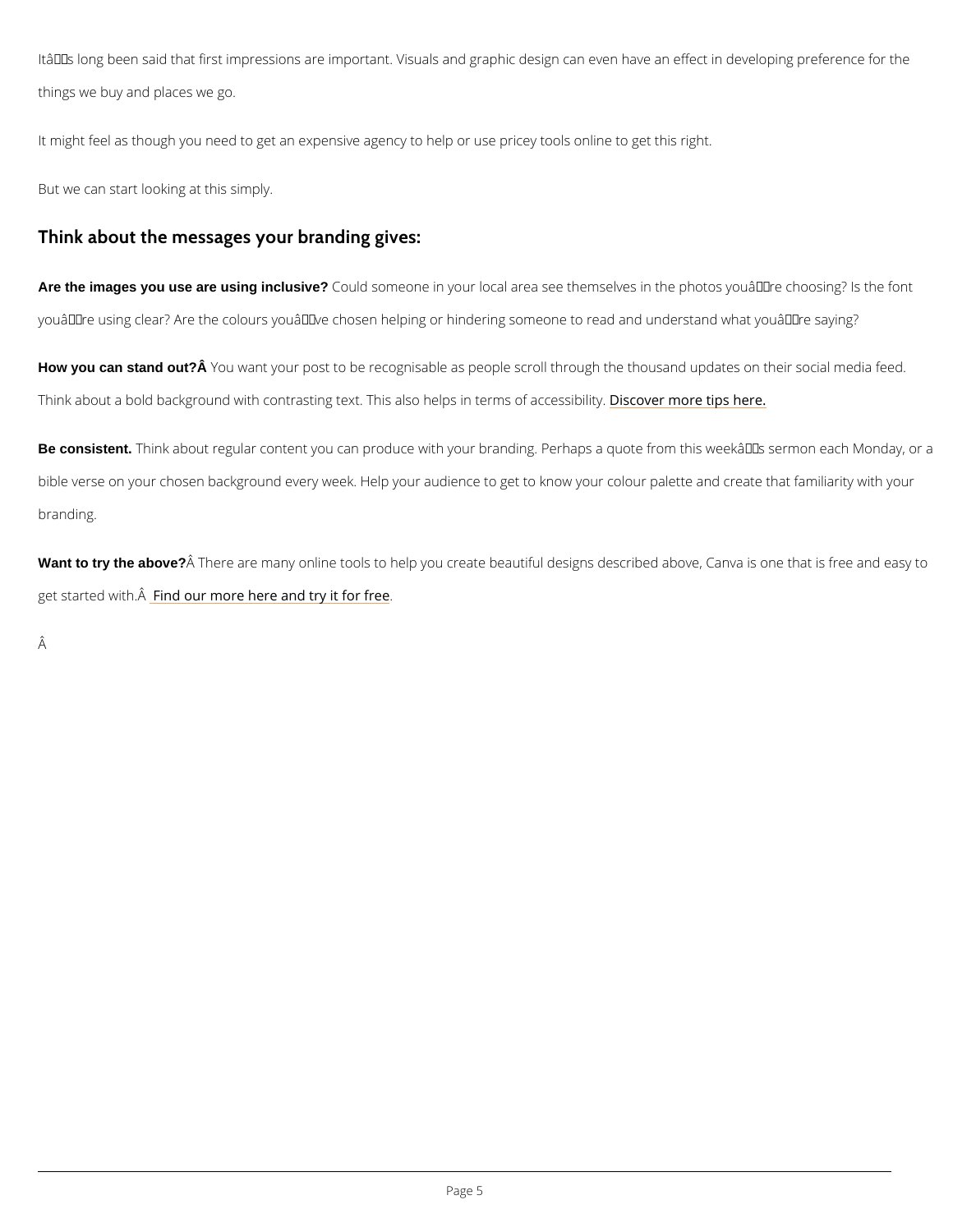Influencers are here to stay

Image not found or type unknown

#### Â

## **Trend 5: Influencers are here to stay**

Influencer marketing is nothing new â00 brands paying those with large social media followers to promote their products.

#### **Is there anything churches can learn from this?**

While paying an influencer to promote your church probably isnâllet a good idea (!), think about using the influence of those following you on social media to reach into your local community online. Could you ask your congregation to share your social posts on their own timeline or into local community Facebook groups?

# Word of mouth is still the most powerful form of marketing and itâlls never been easier to share an invite or **recommendation with a friend using social media.**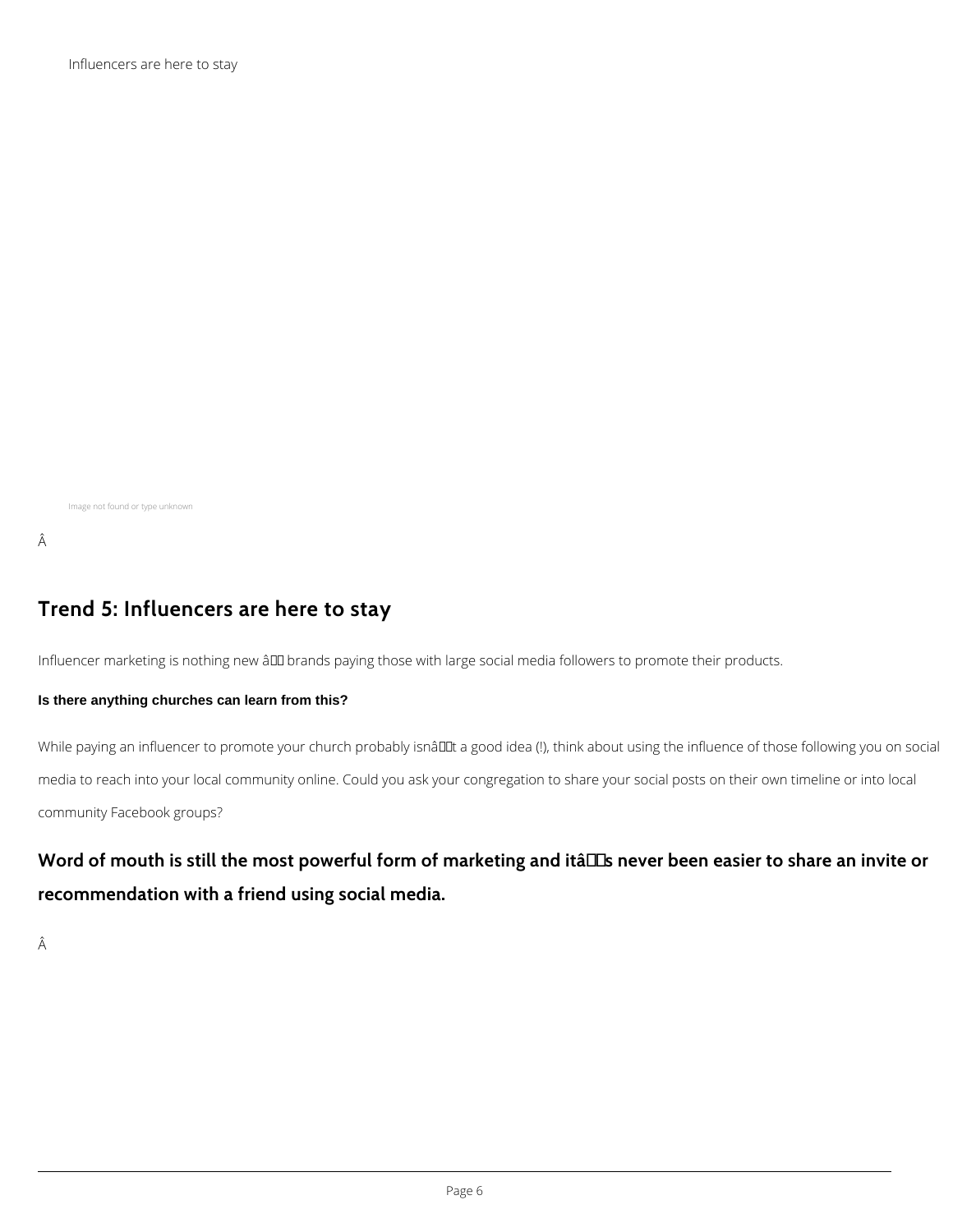Picture perfect feeds are over

Image not found or type unknown

#### Â

The younger generations are getting tired of perfect pictures and shiny captions. Followers are looking for honesty and conversation about whatâDDs really going on. Â

## **Trend 6: Picture perfect feeds are over**

#### **This year, the trend for less-than-perfect continues.**

For churches, this can mean sharing the stories of those in your community, speaking about the projects youâllare working on or causes you might be fundraising for.

Daily realities are another way to show authenticity. A day in the life of your vicar on Instagram Stories or maybe even before and after photos while the flower arrangers work on their latest creations!

You could consider letting different members of your congregation share their prayer messages, testimonies and invitations to attend services

or events.

What's clear is that this trend makes it more accessible for volunteers to create content for a church's social media channels, and much more

engaging for your community.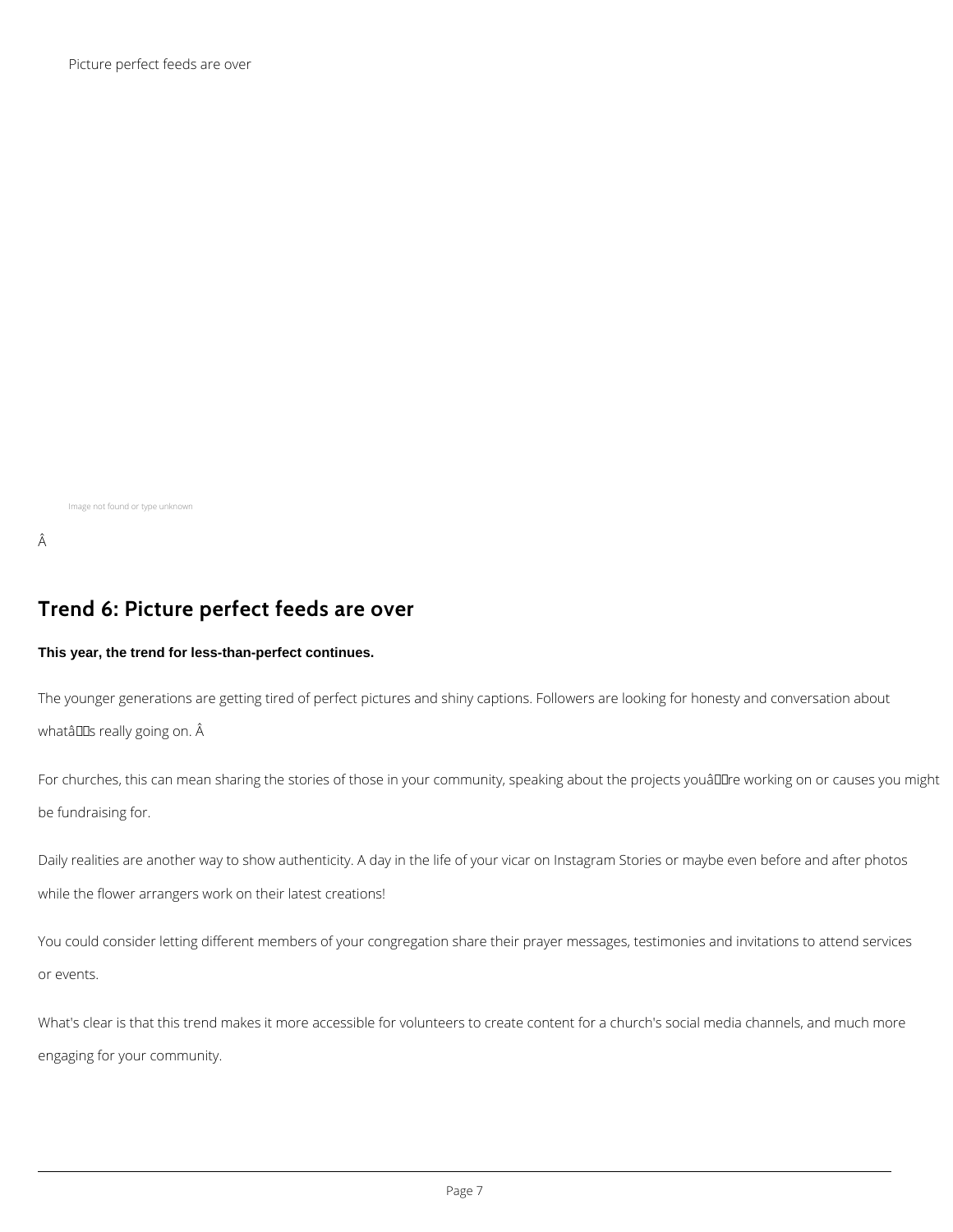Â

As we head into 2022, we're excited to see what trend you might try. Do remember to tag us in your social media posts.

Â

Amaris Cole

Head of Digital, the Church of England

Looking to learn more about using digital platforms to grow your worshipping community?

[Subscr](https://www.churchofengland.org/resources/digital-labs/digital-labs-newsletter)ibe

 $\bullet$ 

 $\bullet$ 

 $\bullet$ 

## [Making your church social media more accessible](/resources/digital-labs/blogs/making-your-church-social-media-more-accessible)

[16/06/2](/resources/digital-labs/blogs/making-your-church-social-media-more-accessible)022

Making your church social media more accessible

Image not found or type unknown

## [Tips for sharing your Platinum Jubilee event online](/tips-sharing-your-platinum-jubilee-event-online)

[13/05/2](/tips-sharing-your-platinum-jubilee-event-online)022 Bunting outside a church fete

Image not found or type unknown

## [Five posts to share on your church's social media this week](/resources/digital-labs/blogs/five-posts-share-your-churchs-social-media-week)

[09/05/2](/resources/digital-labs/blogs/five-posts-share-your-churchs-social-media-week)022